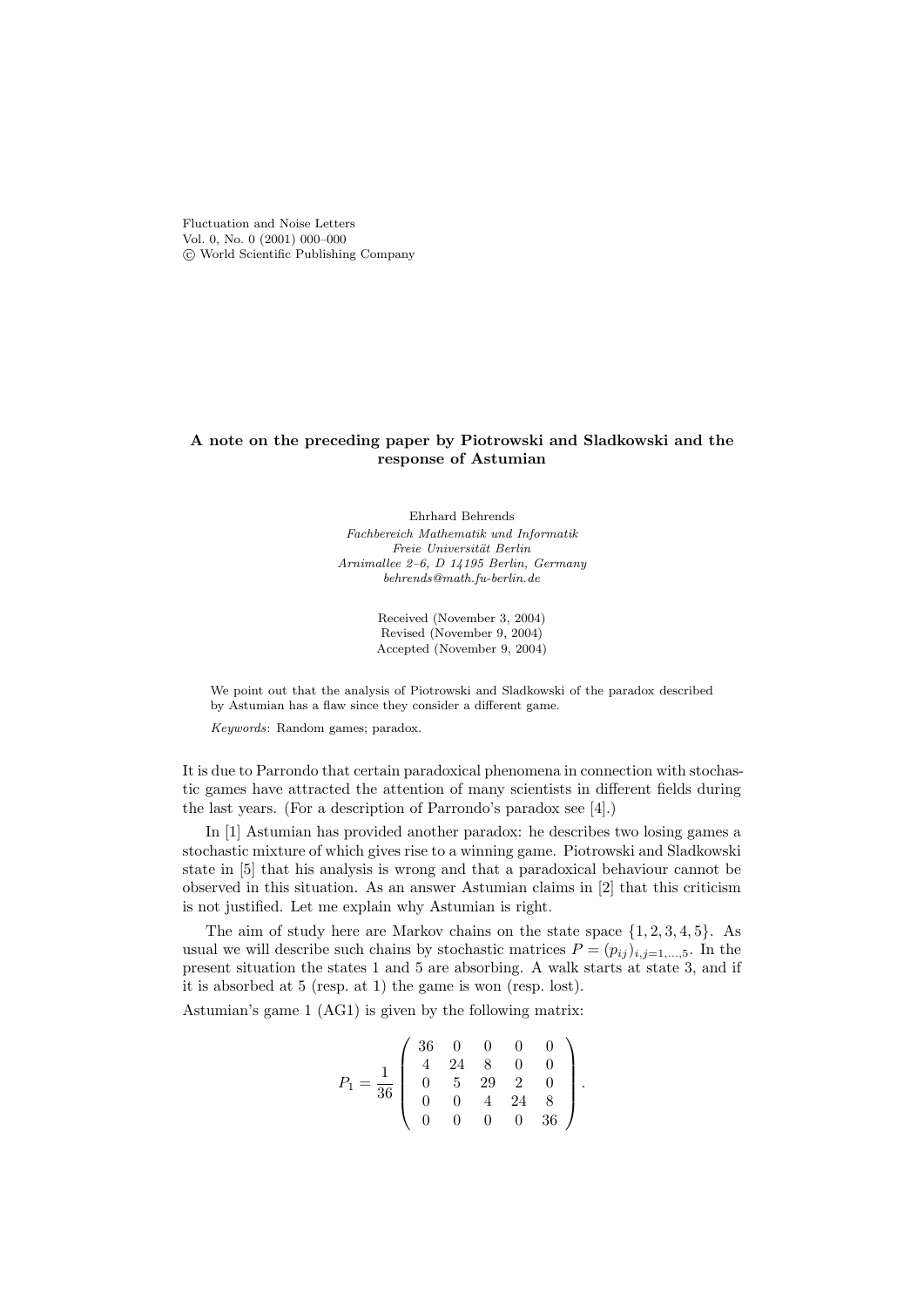With the help of elementary linear algebra one can determine the winning and losing probabilities<sup>1</sup>. The idea is simple. First note that in order to calculate these probabilities the steps  $i \rightarrow i$  for the transient i can be neglected provided the transition probabilities  $i \rightarrow j$  (for  $j \neq i$ ) are adjusted properly: one has to replace  $p_{ii}$  by 0 and  $p_{ij}$  by  $p_{ij}/(1-p_{ii})$  for  $i=2,3,4$  and  $j\neq i$ . Call the new matrix the reduced matrix  $P'$ . In the case of AG1 one gets

$$
P_1'=\left(\begin{array}{cccccc}1 & 0 & 0 & 0 & 0 \\1/3 & 0 & 2/3 & 0 & 0 \\0 & 5/7 & 0 & 2/7 & 0 \\0 & 0 & 1/3 & 0 & 2/3 \\0 & 0 & 0 & 0 & 1\end{array}\right).
$$

Denote, for  $i = 1, 2, 3, 4, 5$ , by  $w_i$  the probability that the walk will be absorbed in state 5 if it starts in  $i$  (so that  $w_3$  is the probability to win the game). Then, as a consequence of the Markov property, one has  $w_i = \sum_j p_{ij} w_j$  for every i. Together with  $w_1 = 0$  and  $w_5 = 1$  this allows the calculation of the  $w_i$  in closed form. If one works with the reduced matrix  $P'$  one obtains

$$
w_3 = \frac{p'_{34}p'_{45}}{1 - p'_{23}p'_{32} - p'_{34}p'_{43}}.
$$

For the game AG1 this number equals  $w_3^{(1)} := 4/9$ , i.e., AG1 is a losing game. Similarly one can analyze Astumian's game 2 (AG2):

$$
P_2 = \frac{1}{36} \begin{pmatrix} 36 & 0 & 0 & 0 & 0 \\ 5 & 29 & 2 & 0 & 0 \\ 0 & 4 & 24 & 8 & 0 \\ 0 & 0 & 5 & 29 & 2 \\ 0 & 0 & 0 & 0 & 36 \end{pmatrix}, \quad P_2' = \begin{pmatrix} 1 & 0 & 0 & 0 & 0 \\ 5/7 & 0 & 2/7 & 0 & 0 \\ 0 & 1/3 & 0 & 2/3 & 0 \\ 0 & 0 & 5/7 & 0 & 2/7 \\ 0 & 0 & 0 & 0 & 1 \end{pmatrix},
$$

and for the corresponding winning probability  $w_3^{(2)}$  one obtains again 4/9: also AG2 is a losing game.

Now comes the crucial step. Astumian considers a third game which is derived from AG1 and AG2 by switching between these two games randomly (with equal probability). The correct analysis is as follows:

- The new game is governed by the stochastic matrix  $P_3 := (P_1 + P_2)/2$ .
- For the calcualtion of the winning probability it suffices to consider the reduced matrix  $P'_3$ .
- The winning probabilities can simply be derived from the entries of the matrix  $P_3'$ .

<sup>&</sup>lt;sup>1</sup>Much more can be said: see Chapter  $5$  in [3].